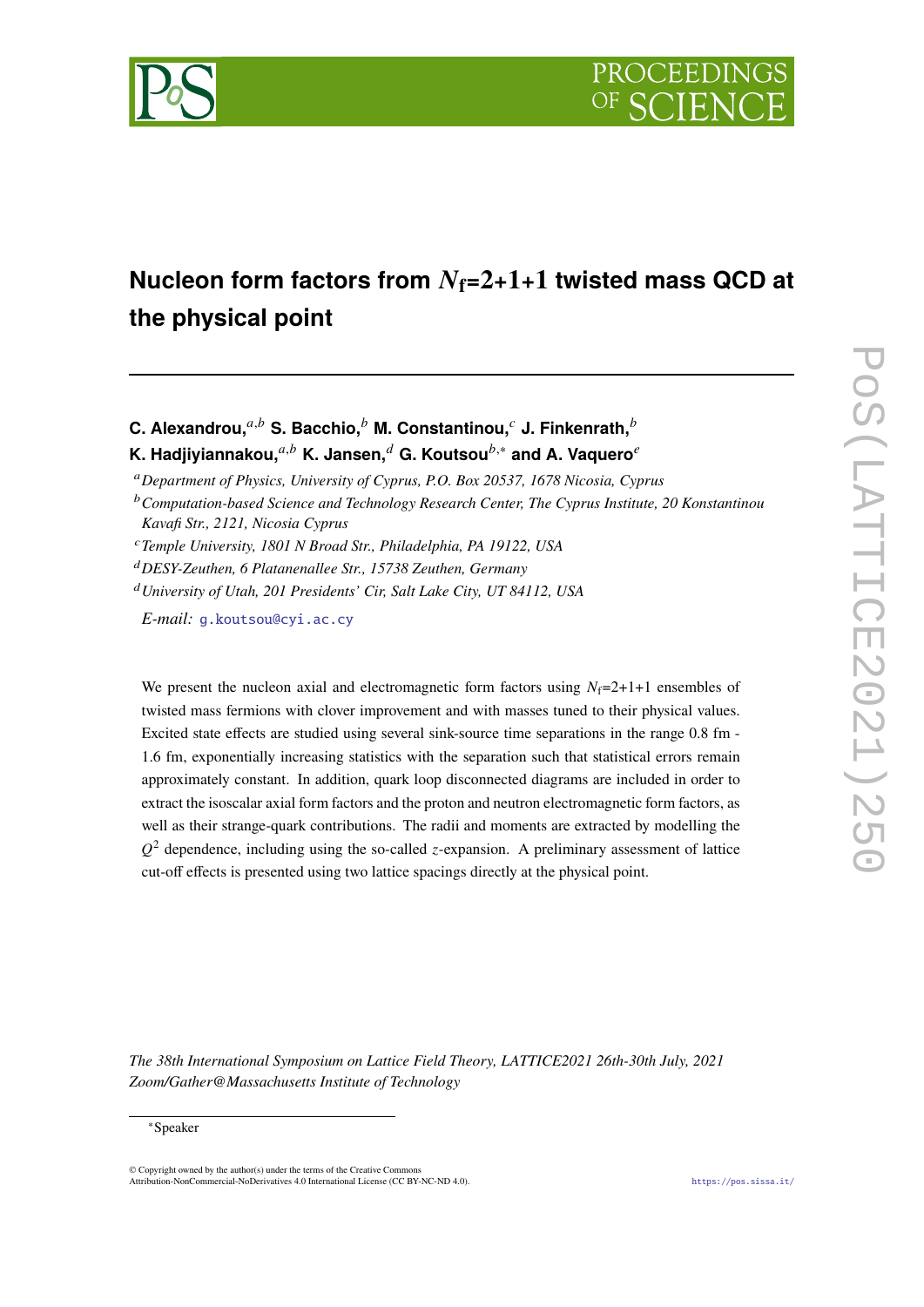# **1. Introduction**

Nucleon form factors are fundamental probes of its structure, mapping for instance the charge distribution of its constituent quarks. In particular, the electromagnetic form factors determine the nucleon magnetic moment and the electric and magnetic radii, while the axial form factors probe chiral symmetry and test partial conservation of the axial current (PCAC). Electron scattering experiments can provide a precise determination of the nucleon electromagnetic form factors. Experiments, having been carried out since the fifties, are continuing at experimental facilities at Mainz and JLab. In the limit of zero momentum transfer  $Q^2$ , the slope of the electric,  $G_E(Q^2)$ , and magnetic,  $G_M(Q^2)$ , form factors is related to the electric and magnetic root mean square (rms) radii. Their value at  $Q^2 = 0$  yields the electric charge and magnetic moment, respectively. Furthermore, the process  $v_{\mu} + p \rightarrow \mu^+ + n$  yields the axial form factor,  $G_A(Q^2)$ , while the induced pseudoscalar form factor,  $G_P(Q^2)$ , is obtained via the longitudinal cross section in pion electro-production. The nucleon axial charge,  $g_A = G_A(0)$  is measured to high precision from  $\beta$ -decay experiments.

In this contribution, we present a calculation of the electromagnetic and axial form factors of the nucleon using lattice QCD on three ensembles of twisted mass clover-improved fermion ensembles with quark masses tuned to yield physical pion mass values (physical point). Two ensembles are simulated with two degenerate light quarks ( $N_f=2$ ), lattice spacing  $a=0.0937$  fm and three-dimensional volumes  $L^3 \simeq (4.5 \text{ fm})^3$  and  $L^3 \simeq (6 \text{ fm})^3$ , while the third ensemble is simulated with a strange and charm quark in addition ( $N_f$ =2+1+1),  $a$ =0.0801 fm and  $L^3 \approx (5.1 \text{ fm})^3$ . The calculation of the disconnected quark loop contributions allows the extraction of the individual proton and neutron form factors, as well as the strange form factors. Furthermore, preliminary results are presented for the strange electromagnetic form factors on a physical point  $N_f=2+1+1$ ensemble with  $a \approx 0.07$  fm and  $L^3 \approx (5.6 \text{ fm})^3$ .

## **2. Lattice setup**

#### **2.1 Matrix elements**

The form factors are obtained from the nucleon matrix elements:

$$
\langle N(p',s')|O^X_\mu|N(p,s)\rangle=\sqrt{\frac{m_N^2}{E_N(\vec{p}')E_N(\vec{p})}}\bar{u}_N(p',s')\Lambda^X_\mu(q^2)u_N(p,s)
$$

with  $N(p, s)$  a nucleon state of momentum p and spin s,  $E_N(\vec{p}) = p_0$  its energy and  $m_N$  its mass,  $u_N$  a nucleon spinor and,  $q = p' - p$ , the momentum transfer from initial (p) to final (p') momentum, and O<sup>X</sup> either vector  $(X = V)$  or axial  $(X = A)$  current. The nucleon matrix element of the vector current decomposes into the Dirac  $F_1$  and Pauli  $F_2$  form factors, while the corresponding one of the axial current decomposes into the axial  $G_A$  and induced pseudo-scalar  $G_p$  form factors, given as

$$
\Lambda^V_\mu(q^2) = \gamma_\mu F_1(q^2) + \frac{i\sigma_{\mu\nu}q^\nu}{2m_N} F_2(q^2), \quad \Lambda^A_\mu(q^2) = \frac{i}{2}\gamma_5\gamma_\mu G_A(q^2) + \frac{q_\mu\gamma_5}{2m_N} G_p(q^2). \tag{1}
$$

The Dirac and Pauli form factors can also be expressed in terms of the nucleon electric  $G_F$ and magnetic  $G_M$  Sachs form factors via  $G_E(q^2) = F_1(q^2) + \frac{q^2}{(2m)}$  $\frac{q^2}{(2m_N)^2}F_2(q^2)$  and  $G_M(q^2)$  =  $F_1(q^2) + F_2(q^2)$ .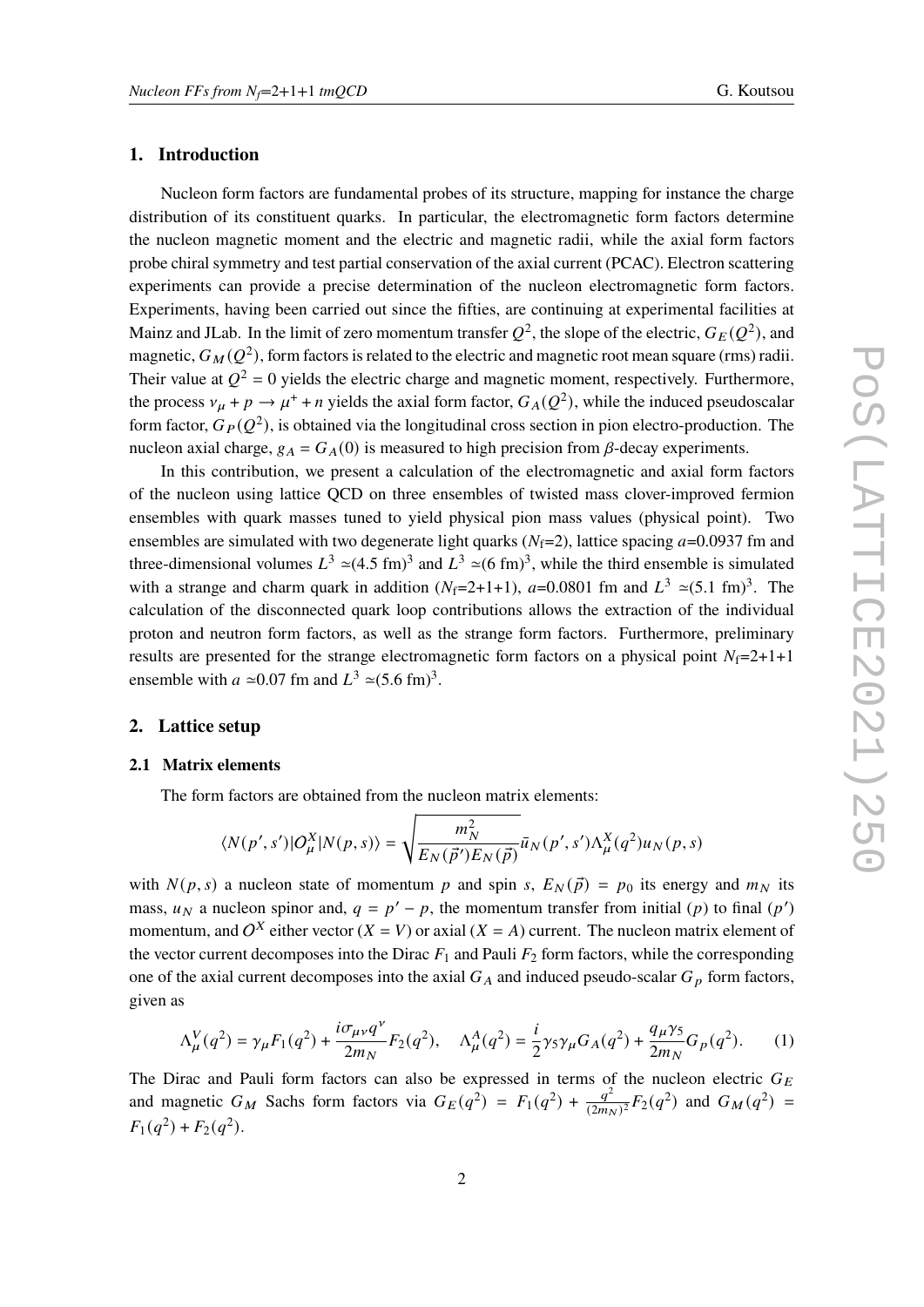#### <span id="page-2-0"></span>**2.2 Lattice extraction of form factors**

On the lattice, the required matrix elements are obtained from combinations of two- and three-point correlation functions,

$$
C(\Gamma_0, \vec{p}; t_s, t_0) = \sum_{\vec{x}_s} \text{Tr} \left[ \Gamma_0 \langle J_N(x_s) \bar{J}_N(x_0) \rangle \right] e^{-i(\vec{x}_s - \vec{x}_0) \cdot \vec{p}} \quad \text{and} \tag{2}
$$

$$
C_{\mu}(\Gamma_{\nu}, \vec{p}, \vec{p}'; t_s, t_{\text{ins}}, t_0) = \sum_{\vec{x}_{\text{ins}}, \vec{x}_s}^{\infty} e^{i(\vec{x}_{\text{ins}} - \vec{x}_0) \cdot \vec{q}} e^{-i(\vec{x}_s - \vec{x}_0) \cdot \vec{p}'} \text{Tr}\left[\Gamma_{\nu} \langle J_N(x_s) j_{\mu}(x_{\text{ins}}) \bar{J}_N(x_0) \rangle\right]
$$
(3)

respectively, with *J* the interpolating field of the nucleon,  $x_0 = (t_0, \vec{x}_0)$  the *source*,  $j_\mu$  the electromagnetic or axial current,  $x_{ins} = (t_{ins}, \vec{x}_{ins})$  the *insertion*, and  $x_s = (t_s, \vec{x}_s)$  the *sink*.  $\Gamma_v$  is a projector acting on spin indices, with  $\Gamma_0 = \frac{1}{2}$  $\frac{1}{2}(1+\gamma_0)$  and  $\Gamma_k = \Gamma_0 i \gamma_5 \gamma_k$ .

We form a ratio of three- to two-point functions [\[1\]](#page-10-0) so as to cancel unknown overlaps and energy exponentials and, after taking the large time limit, yields the nucleon ground state matrix element,  $\Pi_{\mu}(\Gamma_{\nu}; \vec{p}, \vec{p}'),$  namely  $R_{\mu}(\Gamma_{\nu}; \vec{p}, \vec{p}'; t_s; t_{ins}) \xrightarrow[t_{ins}]\text{max} \Pi_{\mu}(\Gamma_{\nu}; \vec{p}, \vec{p}').$  Since statistical errors increase exponentially with time separation, we cannot take  $t_{ins}$  and  $t_s$  arbitrarily large and, therefore, we evaluate the convergence to the ground state using the following methods:

- *Plateau method:* We identify a time-independent window (plateau) as a function of  $t_{ins}$  and fit to extract the plate value. We seek convergence of the plateau value as we increase  $t_s$  to extract the desired matrix element.
- *Two-state fit method:* We fit the two- and three-point functions considering contributions up to the first excited state, i.e. using the expressions

$$
C(\vec{p}, t_s) = \sum_{i=0}^{1} c_i(\vec{p}) e^{-E_i(\vec{p})t_s} \text{ and } (4)
$$

$$
C_{\mu}(\Gamma_{\nu}, \vec{p}, \vec{p}', t_{s}, t_{\text{ins}}) = \sum_{i,j=0}^{1} A_{ij}^{\mu}(\Gamma_{\nu}, \vec{p}, \vec{p}') e^{-E_{i}(\vec{p}')(t_{s} - t_{\text{ins}}) - E_{j}(\vec{p})t_{\text{ins}}},
$$
(5)

where  $A_{ij}^{\mu}$  are proportional to the matrix element  $\langle i|O_{\mu}|j\rangle$ , with  $|0\rangle$  and  $|1\rangle$  denoting the ground and first exited state and  $E_0$  and  $E_1$  their energies, respectively. The desired matrix element is obtained via  $\Pi_{\mu}(\Gamma_{\nu}; \vec{p}, \vec{p}') = \frac{A_{00}^{\mu}(\Gamma_{\nu}, \vec{p}', \vec{p})}{\sqrt{c_0(\vec{p}')c_0(\vec{p})}}$ .

• *Summation method:* we sum the ratio over  $t_{ins}$ , [\[2,](#page-10-1) [3\]](#page-10-2) which for large  $t_s$  yields:  $R_u^{sum}(\Gamma_v; \vec{p}, \vec{p}'; t_s)$  =  $\sum_{t_{ins}} R_{\mu}(\Gamma_{\nu}; \vec{p}, \vec{p}'; t_s; t_{ins}) \xrightarrow{t_s \gg} c + t_s \Pi_{\mu}(\Gamma_{\nu}; \vec{p}, \vec{p}').$  We carry out a linear fit with  $t_s$  in order to extract the desired matrix element. We will also use the *derivative summation method*, obtained by taking the finite difference of  $R_{\mu}^{\text{sum}}$  and fitting to a constant.

For the connected three-point functions, we use sequential inversions through the sink fixing the sink momentum  $\vec{p}'$  to zero, which constrains  $\vec{p} = -\vec{q}$ . Having  $\Pi_{\mu}(\Gamma; \vec{q})$ , different combinations of current insertion directions ( $\mu$ ) and projections  $\Gamma_{\mu}$  yield different form factors. Using  $\Pi^{V}$  to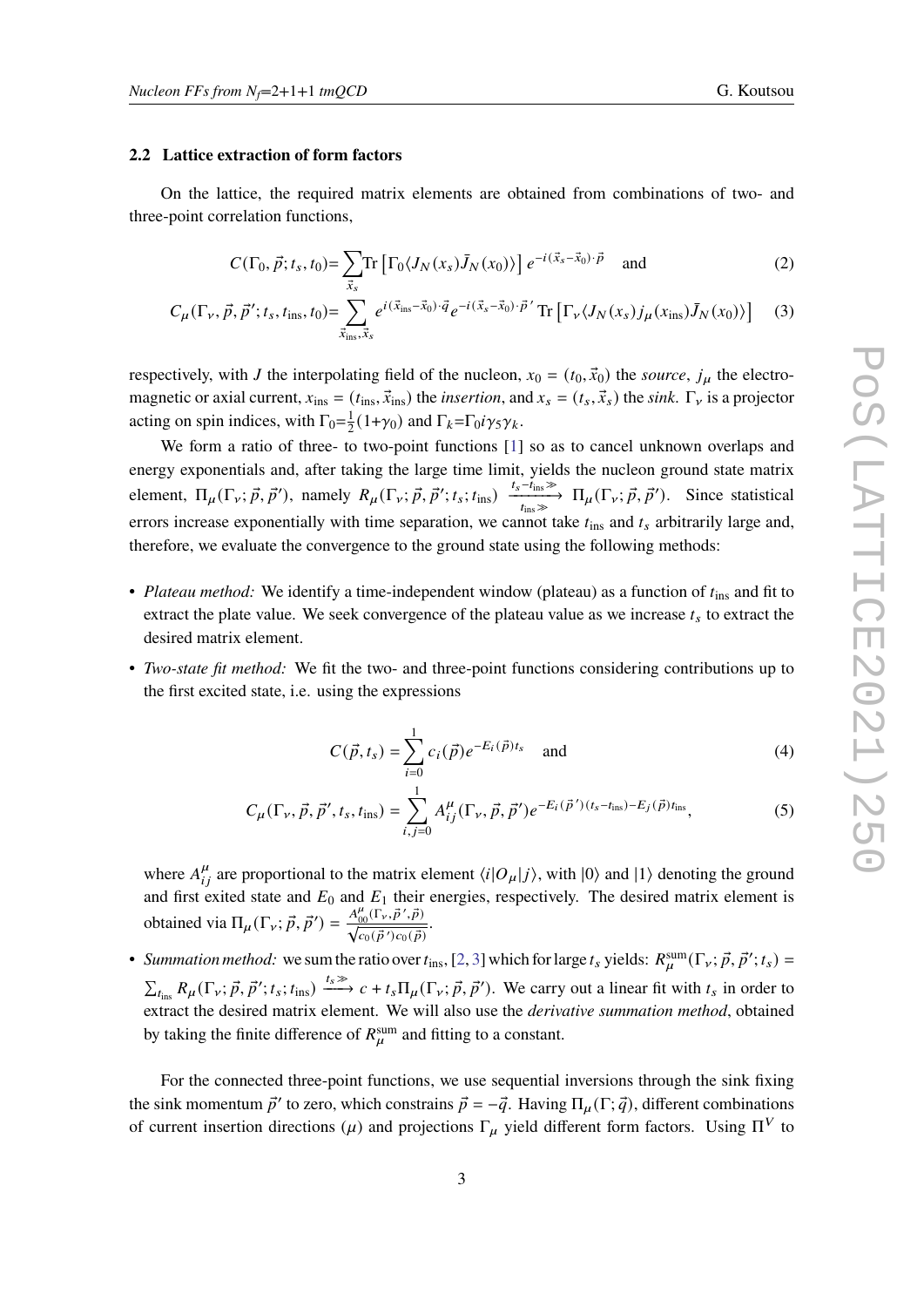denote electromagnetic and  $\Pi^A$  for axial matrix elements, we have:

$$
\Pi_{0}^{V}(\Gamma_{0};\vec{q}) = C \frac{E_{N} + m_{N}}{2m_{N}} G_{E}(Q^{2}), \qquad \Pi_{i}^{A}(\Gamma_{k};\vec{q}) = \frac{iC}{4m_{N}} \left[ \frac{q_{k}q_{i}}{2m_{N}} G_{p}(Q^{2}) - (E_{N} + m_{N}) \delta_{ik} G_{A}(Q^{2}) \right],
$$
  
\n
$$
\Pi_{i}^{V}(\Gamma_{k};\vec{q}) = C \frac{\epsilon_{ijk}q_{j}}{2m_{N}} G_{M}(Q^{2}), \qquad \Pi_{0}^{A}(\Gamma_{k};\vec{q}) = C \frac{-q_{k}}{2m_{N}} \left[ G_{A}(Q^{2}) + G_{P}(Q^{2}) \frac{m_{N} - E_{N}}{2m_{N}} \right],
$$
 and  
\n
$$
\Pi_{i}^{V}(\Gamma_{0};\vec{q}) = C \frac{q_{i}}{2m_{N}} G_{E}(Q^{2}), \qquad (6)
$$

where  $Q^2 = -q^2$ ,  $C = \sqrt{\frac{2m_N^2}{E_N(E_N+m_N)}}$ , and the projectors  $\Gamma_0 = \frac{1+\gamma_0}{4}$  and  $\Gamma_k = i\gamma_5\gamma_k\Gamma_0$ , with  $i, k = 1, 2, 3$ . For the disconnected contributions, finite values of the sink momentum  $\vec{p}' \neq 0$  are used to increase statistics, with details of the setup provided in Refs. [\[4,](#page-10-3) [5\]](#page-10-4).

#### **2.3 Lattice setup**

We use two  $N_f=2$  ensembles simulated using twisted mass clover-improved fermions and two lattice volumes as indicated in Table [1.](#page-3-0) Simulation details for these ensembles can be found in Refs. [\[6,](#page-10-5) [7\]](#page-10-6). Two more recent ensembles at the physical point, using  $N_f=2+1+1$  twisted mass clover-improved fermions have also been analyzed and are shown in Table [1,](#page-3-0) with details on their simulation provided in Ref. [\[7\]](#page-10-6).

 $t_s/a$ 

<span id="page-3-1"></span> $N_{\rm src} \times N_{\rm conf}$ cB211.64

<span id="page-3-0"></span>**Table 1:** Bottom: details of the  $N_f=2$  [\[6\]](#page-10-5) and  $N_f=2+1+1$  [\[7\]](#page-10-6) ensembles used. Right: Statistics used for each sink-source separation for the case of the cB211.64 ensemble.

|                             | auvn ivi ule ease of ule <b>con</b> film i emstiller. |                                     |          | 12 | $4\times750$           |
|-----------------------------|-------------------------------------------------------|-------------------------------------|----------|----|------------------------|
| $N_f$                       | Ens. ID                                               | Vol.                                | $a$ [fm] | 14 | $6\times750$           |
| $\mathcal{D}_{\mathcal{L}}$ |                                                       | cA2.48 $48^3 \times 96$ 0.0937      |          | 16 | $16 \times 750$        |
| 2 <sup>1</sup>              |                                                       | $CA2.64$ $64^{3} \times 128$ 0.0937 |          | 18 | 48×750                 |
|                             | $2+1+1$ cB211.64 64 <sup>3</sup> ×128 0.0801          |                                     |          | 20 | 64×750                 |
|                             | $2+1+1$ cC211.80 $80^3 \times 160$ 0.070              |                                     |          |    | 2-point $264\times750$ |

For the connected three-point functions, for which we use the fixed sink sequential inversion approach, we increase statistics with increasing sink-source separations, as shown in Table [1](#page-3-0) for the case of the cB211.64 ensemble. The multiple separations allow an analysis of excited states with the methods of Sec. [2.2](#page-2-0) as demonstrated for an indicative example in Fig. [1.](#page-4-0)

For the disconnected quark loops, we use a combination of eigenvalue deflation [\[8\]](#page-10-7), hierarchical probing [\[9\]](#page-10-8), and spin and color dilution [\[10\]](#page-10-9), as explained in Refs. [\[4,](#page-10-3) [5,](#page-10-4) [11\]](#page-10-10). For the connected electromagnetic form factors, we use the conserved vector current, which does not require renormalization, while for the disconnected case, we use the local vector current. The renormalization for the local vector current is carried out non-perturbatively in the RI'-MOM scheme [\[12\]](#page-10-11) employing momentum sources, following the procedures described in Refs. [\[13,](#page-10-12) [14\]](#page-11-0). For the axial current, both singlet and non-singlet, are computed. For the case of the disconnected contributions, we increase statistics using additional two-point functions as indicated in the last row of the right panel of Table [1.](#page-3-0) Details regarding the methods used for obtaining the disconnected contributions can be found in Refs. [\[11\]](#page-10-10) and [\[4\]](#page-10-3). For the  $N_f=2$  ensembles, details for the separations and statistics used can be found in Refs. [\[15,](#page-11-1) [16\]](#page-11-2).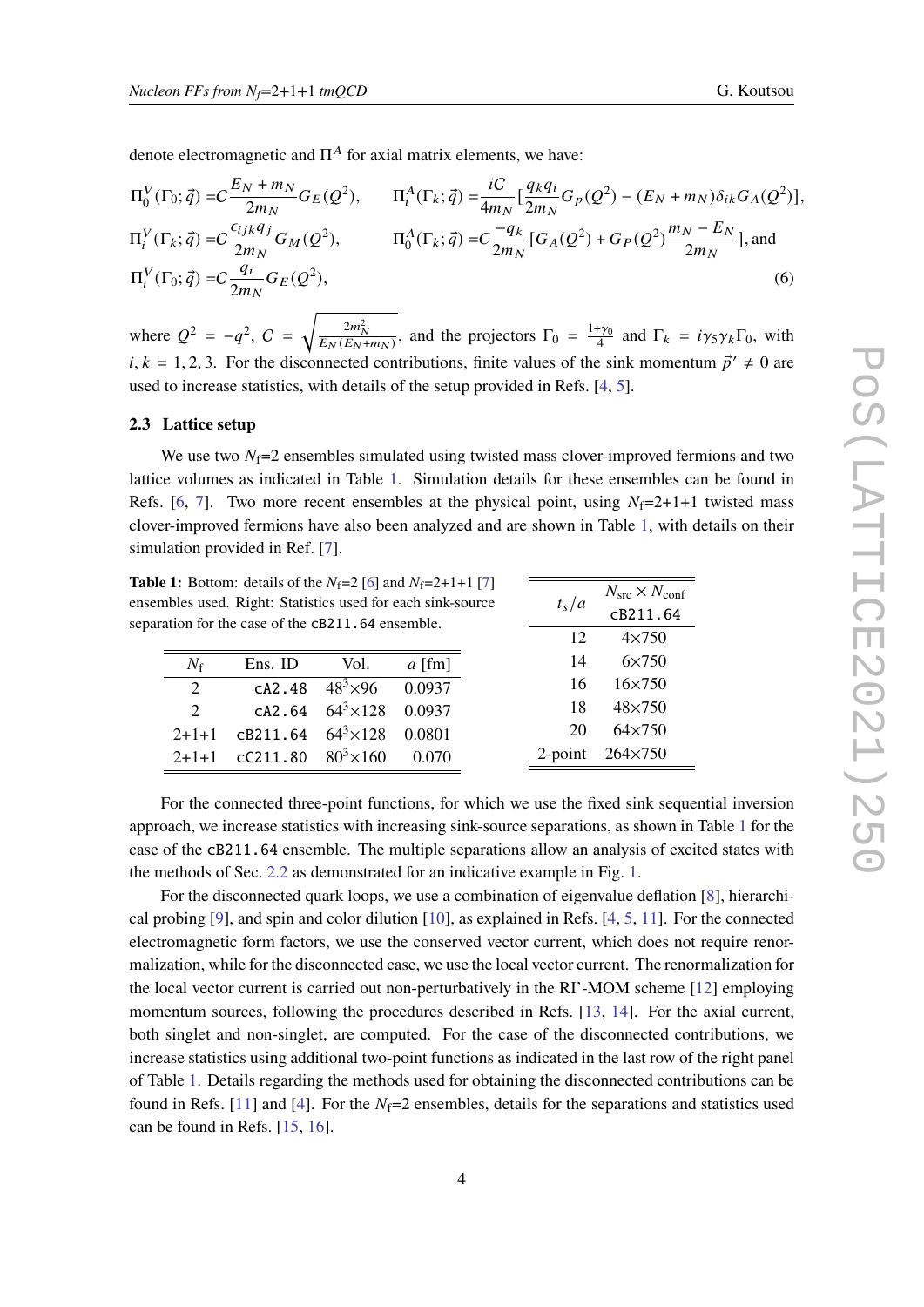<span id="page-4-0"></span>

**Figure 1:** Plateau (circles), summation (squares), and two-state fit (rhombuses) methods used for the isovector contribution to  $G_E(Q^2)$  for the cB211.64 ensemble for three values of  $Q^2$  as indicated in the plot.  $t_s^{\text{low}}$ indicates the smallest sink-source separation used in the fit of either method. The filled symbol and band spanning the horizontal extent of the plots is chosen as the quoted value.

## **3. Results**

#### **3.1 Electromagnetic form factors**

The proton and neutron Sachs electric  $(G_r^p)$  $L^p(\mathcal{Q}^2)$  and  $G_E^n(\mathcal{Q}^2)$  and magnetic  $(G_R^p)$  $\frac{p}{M}(Q^2)$  and  $G_M^n(Q^2)$ ) form factors are obtained in the flavor isospin limit by combining the isovector  $(G_H^n)$  $E/M^{v}(Q^2)$ and isoscalar  $(G^s)$  $_{E/M}^s(Q^2)$ ) cases, via  $G_E^p$  $_{E/M}^p(Q^2) = \frac{1}{2}$  $\frac{1}{2} [G_F^v]$  $E/M^{v}(Q^2) + \frac{1}{3}G_L^s$  $_{E/M}^s(Q^2)$ ] and  $G_R^n$  $\sum_{E/M}^{n} (Q^2) =$ 1  $\frac{1}{2}$ [ $\frac{1}{3}G_f^s$  $\sum_{E/M}^{s}(Q^2) - G_F^{\nu}$  $\sum_{E/M}^{V}(Q^2)$ . Disconnected quark loop contributions cancel for the isovector case but need to be computed for the isoscalar case. In Fig. [2](#page-5-0) we show results for the proton and neutron Sachs electromagnetic form factors for the two  $N_f=2$  ensembles and the cB211.64  $N_f=2+1+1$ ensemble. Disconnected contributions are included in the results for the latter and the cA2.48 ensemble. Comparison between the two  $N_f=2$  ensembles suggests that volume effects are within statistical errors for the range of volumes used here. Furthermore, our high accuracy determination of the disconnected contributions at the physical point reveals that these are at the percent level compared to connected contributions, as can be verified from Fig. [3](#page-5-1) in which we plot them separately for the cB211.64 ensemble. In Fig. [3](#page-5-1) we also show fits to the so-called  $z$ -expansion [\[17\]](#page-11-3):

$$
G(Q^{2}) = \sum_{k=0}^{k_{\text{max}}} a_{k} z^{k}, \qquad z = \frac{\sqrt{t_{\text{cut}} + Q^{2}} - \sqrt{t_{\text{cut}}}}{\sqrt{t_{\text{cut}} + Q^{2}} + \sqrt{t_{\text{cut}}}},
$$
(7)

where we use  $G(Q^2)$  to refer to either electric or magnetic form factor and the values for  $t_{\text{cut}}$ , the choice of  $k_{\text{max}}$  and the priors used for the fit parameters  $a_k$  are as explained in Ref. [\[11\]](#page-10-10).

The strange electromagnetic form factors come entirely from disconnected contributions and are computed for the  $N_f=2+1+1$  ensembles to unprecedented accuracy at the physical point. We show results in Fig. [4,](#page-6-0) where the results for the cC211.80 ensemble are preliminary. Indicatively, we note that our results are compatible recent experimental determinations by HAPPEX [\[18\]](#page-11-4)  $G_M^s(Q^2 \sim 0.62 \text{ GeV}^2) = -0.070(67)$  and by A4 [\[19\]](#page-11-5)  $G_E^s(Q^2 \sim 0.22 \text{ GeV}^2) = 0.050(38)(19)$ ,  $G_M^s(Q^2 \sim 0.22 \text{ GeV}^2) = 0.14(11)(11)$  while our errors are at the ~25% level, allowing us to connect to more accurate, upcoming determinations by Q-weak [\[20\]](#page-11-6) experiment and MESA [\[21\]](#page-11-7).

The magnetic form factor at  $Q^2=0$  yields the magnetic moment  $\mu_s = G_M^s(Q^2=0)$ , while the slope of the form factors yields the associated radii,  $\langle r_i^2 \rangle$  $\frac{2}{E/M}$ )<sup>s</sup> = -6 $\frac{\partial}{\partial Q^2} G_B^s$  $\sum_{E/M}^{s} (Q^2)|_{Q^2=0}$ . From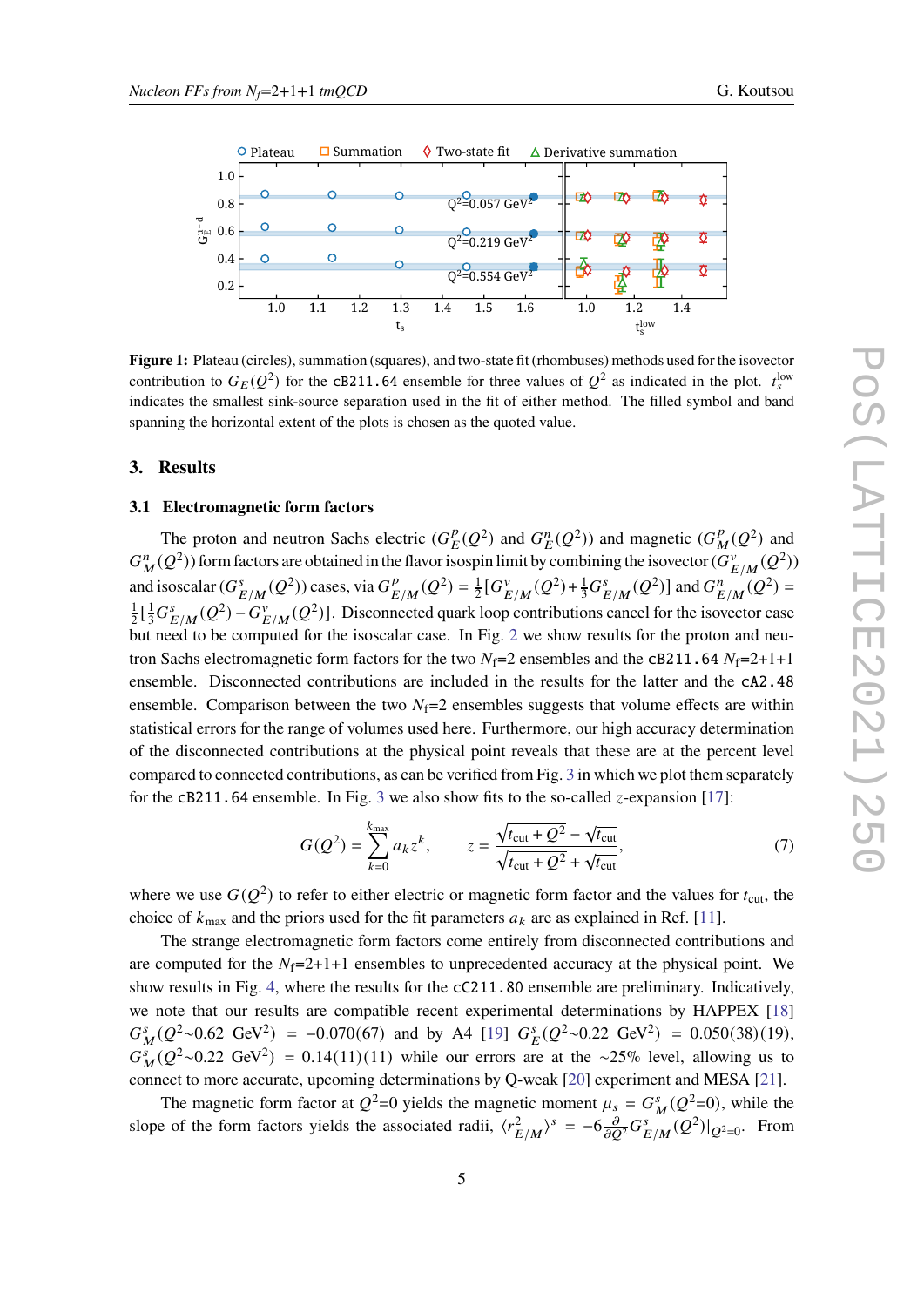<span id="page-5-0"></span>

**Figure 2:** The proton (left) and neutron (right) electric (top) and magnetic (bottom) form factors for the two  $N_f$ =2 ensembles of Table [1](#page-3-0) (green triangles and blue square) and for the cB211.64 ensemble (red circles). Filled symbols indicate that disconnected contributions have been included.

<span id="page-5-1"></span>

**Figure 3:** Disconnected contributions to the isoscalar electric (left) and magnetic (right) form factors of the nucleon for the  $cB211.64$  ensemble. The band is a fit to the  $z$ -expansion.

fits to the z-expansion, the radii and magnetic moment relate to the fitted parameters  $a_k$  via  $\langle r_\nu^2 \rangle$  $\left(\frac{2}{E/M}\right)^s = \frac{-3a_1^{\tilde{E}/M}}{2t_{\text{cut}}}$  and  $\mu_s = a_0^M$ , where  $a_k^E$   $\left(a_k^M\right)$  are obtained via z-expansion fits to the electric (magnetic) form factors. In Fig. [5](#page-6-1) we plot the radii and magnetic moment for the cA2.48 and cB211.64 ensembles and compare to other lattice QCD results. Details on the fits can be found in Ref. [\[4\]](#page-10-3).

# **3.2 Axial form factors**

The isovector axial form factors of the nucleon are shown for the two  $N_f=2$  ensembles and for cB211.64 in Fig. [6.](#page-7-0) The two  $N_f=2$  volumes allow for a comparison of volume effects, for which do not observe any at the accuracy of out data. Furthermore, both  $N_f=2$  ensembles with  $a=0.0937$  fm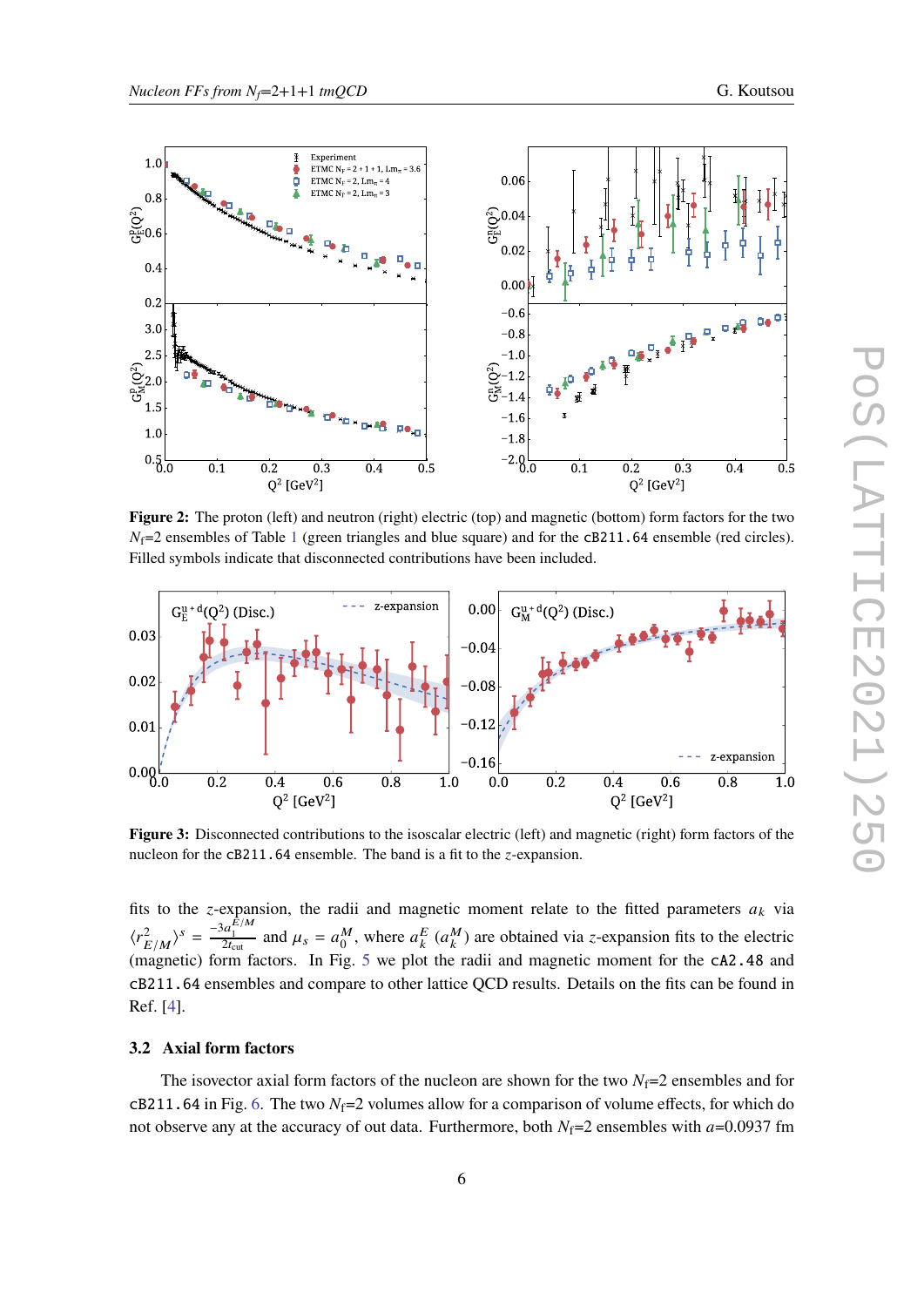<span id="page-6-0"></span>

Figure 4: Strange electric (left) and magnetic (right) form factors obtained on the cB211.64 (blue circles) and cC211.80 (orange circles) ensembles. The curves are from fits to the z-expansion. Details on the results obtained for cB211.64 can be found in Ref. [\[4\]](#page-10-3), while results for cC211.80 are preliminary.

<span id="page-6-1"></span>

**Figure 5:** The nucleon strange magnetic moment (left) and magnetic (center) and electric (right) radii obtained on the cB211.64 (red stars) and cA2.48 (blue circles) ensembles. We compare to results from other lattice QCD calculations, namely Ref. [\[22\]](#page-11-8) (green circles), Ref. [\[23\]](#page-11-9) (purple triangles), and Ref. [\[24\]](#page-11-10) (black right-pointing triangles).

are compatible with the finer  $N_f=2+1+1$  ensemble with  $a=0.0801$  fm. We note that the induced pseudoscalar form factor shows a large discrepancy compared to the expectation from pion pole dominance (PPD), shown with the open symbols in Fig. [7](#page-7-1) for ensemble cB211.64. PPD relates the induced pseudoscalar form factor with the axial form factor,  $G_P^{u-d}(Q^2) = \frac{4m_N^2}{Q^2 + m_\pi^2} G_A^{u-d}(Q^2)$ , where  $m_N$  and  $m_\pi$  are the masses of the nucleon and pion respectively and the  $u - d$  superscript is used to denote that this applies for the isovector case.

In Ref. [\[25\]](#page-11-11), it was suggested that this discrepancy may be due to excited state contamination and that the use of the temporal component of the axial current, typically unused due to its high contamination from excited states, can be fitted to identify their contribution and thus isolate, via multi-state fits, more precisely the ground state contribution. From our analysis on the cB211.64 ensemble, shown in Fig. [7,](#page-7-1) we find that indeed the fit yields higher values of  $G_P^{u-d}(Q^2)$  but not sufficient for agreement with the PPD. Further analysis is being carried out to identify other sources of systematic uncertainties, such as additional excited state contamination and cut-off effects.

In Fig. [8,](#page-8-0) we show the isoscalar and strange contributions to the nucleon axial form factor. For the isoscalar case, we plot the connected and disconnected contributions separately in addition to their sum, and observe that the disconnected contributions are negative, lowering the values obtained from the connected contributions, and significant, in contrast to the electromagnetic case. The strange axial form factor at zero momentum transfer yields the strange axial charge, for which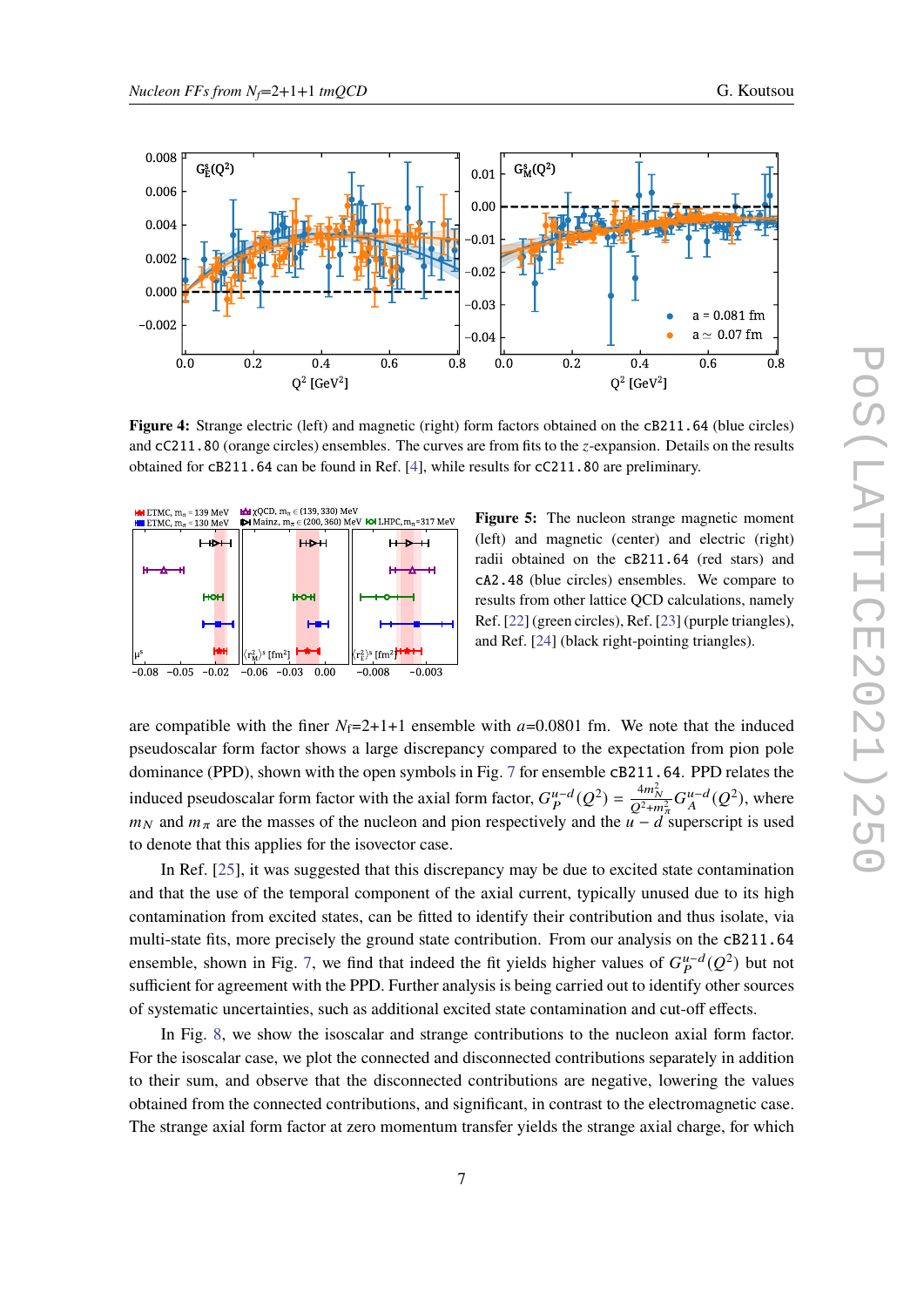<span id="page-7-0"></span>

Figure 6: Isovector axial (left) and induced pseudoscalar (right) form factors of the nucleon from the cB211.64 (red circles), cA2.48 (blue triangles), and cA2.64 (green down-pointing triangles) ensembles.

<span id="page-7-1"></span>

**Figure 7:** The induced pseudoscalar form factor,  $G_P^{u-d}(Q^2)$ , obtained using the lattice data for  $G_A^{u-d}(Q^2)$  and PPD (open circles) as well as using two two-state fit approaches to obtain  $G_P^{u-d}(Q^2)$ , namely using M1 (crosses) in which we fit the temporal component of the axial current, i.e.  $\Pi_0^A$  in Eq. [6,](#page-3-1) and use the same fit parameter for  $E_1$  in the two- and threepoint function, and  $M2$  (filled circles) in which we fit the same component but allowing  $E_1$  to be different in two- and threepoint function.

we find  $g_A^s = G_A^s(Q^2=0) = -0.044(8)$ , and is of phenomenological significance since it yields the contribution of the strange quark intrinsic spin to the nucleon spin. The bands show fits to the  $z$ expansion, as well as to the dipole form,  $G_A^s(Q^2) = G_A^s(0)/[1 + \frac{Q^2}{(m_s^s)}]$  $\frac{Q^2}{(m_A^s)^2}$ ]<sup>2</sup>. The radius is obtained from the dipole mass via  $\langle r_A^2 \rangle^s = 12/(m_A^s)^2$ . With the isoscalar, isovector, and strange quark contributions to the axial form factors at hand, we can construct the phenomenologically interesting SU(3) singlet  $u+d+s$  and octet  $u+d-2s$  combinations. The disconnected contributions to these combinations are shown in Fig. [9.](#page-8-1) We find that both combinations, for both axial and induced pseudoscalar form factors, are non-zero and negative. We note that in the SU(3) flavor symmetric limit, the octet combination should be zero, and therefore any deviation signals SU(3) flavor symmetry breaking.

The singlet and octet combinations of the nucleon axial form factor are shown in Fig. [10.](#page-9-0) The inclusion of disconnected contributions and physical point simulations is carried out for the first time for these quantities. We fit to both dipole and  $z$ -expansion forms to obtain the radii and moments. In Table [2](#page-9-1) we tabulate results for the radii. Among  $z$ -expansion and dipole fits and the different momentum transfer cuts, we obtain consistent results within the statistical uncertainties. More details on the fits can be found in Ref. [\[5\]](#page-10-4).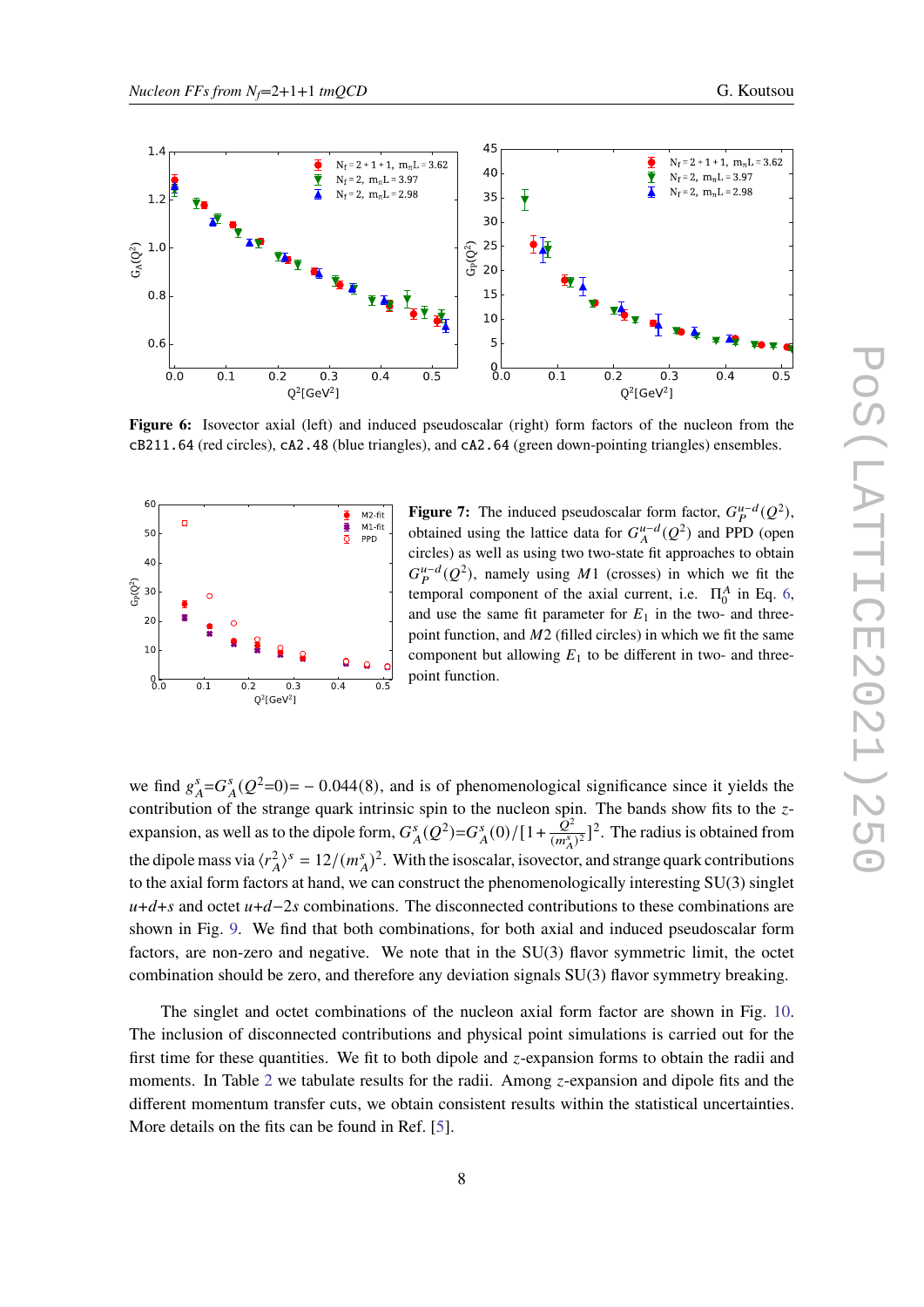<span id="page-8-0"></span>

**Figure 8:** The isoscalar (left) and strange (right) contributions to the nucleon axial form factor. In the left panel we plot separately the connected (blue triangles) and disconnected (red squares) contributions as well as there sum (black circles). In the right panel, we also show fits to the dipole form, either fitting all data points (solid red line) or up to  $Q^2 = 0.5$  GeV<sup>2</sup> (dotted line) as well as with the *z*-expansion (dashed line).

<span id="page-8-1"></span>

**Figure 9:** Disconnected contributions to the singlet (red circles) and octet (blue squares) combinations of the nucleon axial (left) and induced pseudoscalar (right) form factors for the cB211.64 ensemble.

#### **4. Summary and outlook**

The electromagnetic and axial form factors of the nucleon are calculated using three lattice ensembles with physical pion mass at multiple sink-source separations. The two  $N_f=2$  ensembles are simulated at two volumes and allow for studying volume effects. Our comparisons show that for the isovector case no such effects are observed within our statistics. Disconnected diagrams are calculated for an  $N_f=2$  ensemble with  $a=0.0937$  fm and an  $N_f=2+1+1$  ensemble with  $a=0.0801$  fm, which allow the determination of the proton and neutron form factors, and the strange form factors. By fitting the  $O^2$ -dependence of these form factors we can extract phenomenological quantities of interest, such as the strange axial charge and associated radii of the nucleon. Analysis is under way using physical point  $N_f=2+1+1$  ensembles at finer lattice spacings to evaluate cut-off effects. Preliminary results are shown here for the strange electromagnetic form factors using an ensemble with  $a \approx 0.07$  fm. The additional ensembles will allow taking the continuum and infinite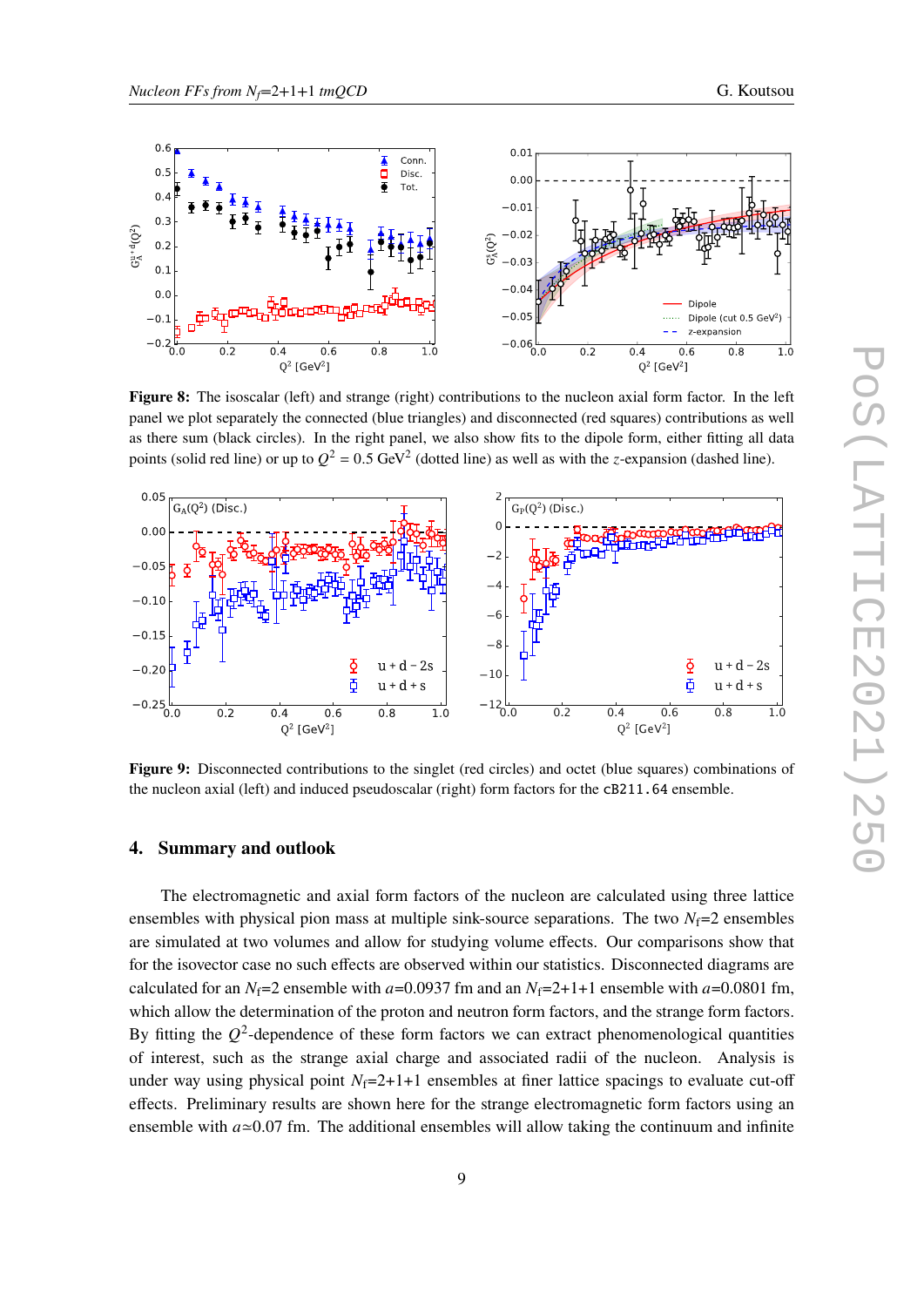<span id="page-9-0"></span>

**Figure 10:** The singlet (left) and octet (right) combinations of the nucleon axial form factor. We show fits to the dipole (solid red curve) and  $z$ -expansion (dashed blue curve).

<span id="page-9-1"></span>Table 2: Fit results for the axial singlet, octet, and strange radii (denoted si, oc, and s). We show results with a dipole or z-expansion form and using either data up to  $Q^2 \approx 1$  GeV<sup>2</sup> or  $Q^2 \approx 0.5$  GeV<sup>2</sup>.

| Fit Type    | $Q^2_{\text{max}}$ [GeV <sup>2</sup> ] | $\sqrt{\langle r_A^2 \rangle^{si}}$ [fm] | $\frac{\chi^2}{d.o.f}$ | $\sqrt{\langle r_A^2 \rangle^{oc}}$ [fm] |      | $\sqrt{(r_A^2)^s}$<br>[fm] | $\frac{\chi^2}{d.o.f}$ |
|-------------|----------------------------------------|------------------------------------------|------------------------|------------------------------------------|------|----------------------------|------------------------|
|             | $\simeq 0.5$                           | 0.623(59)                                | 1.07                   | 0.545(104)                               | 0.68 | 0.782(145)                 | 1.33                   |
| Dipole      | $\simeq$ 1                             | 0.592(52)                                | 1.04                   | 0.542(81)                                | 0.65 | 0.689(114)                 | 1.48                   |
| z-expansion | $\simeq 0.5$                           | 0.780(108)                               | 0.45                   | 0.673(221)                               | 0.50 | 0.973(248)                 | 0.99                   |
|             | $\simeq$ 1                             | 0.761(113)                               | 0.57                   | 0.650(221)                               | 0.59 | 0.984(239)                 | 0.81                   |

volume limits, while additional analyses are planned to further identify systematic errors caused by remaining excited state contamination.

# **Acknowledgments**

We thank all members of the ETM collaboration for a most conducive cooperation. G.K. acknowledges support from project NextQCD, co-funded by the European Regional Development Fund and the Republic of Cyprus through the Research and Innovation Foundation (RIF) (EXCELLENCE/0918/0129). S.B. and J.F. are supported by the H2020 project PRACE 6-IP (GA No. 82376) and the EuroCC (GA No. 951740). K.H. is supported by RIF under contract no. POST-DOC/0718/0100. A.V. is supported by the U.S. NSF under Grants No. PHY17-19626 and PHY20-13064. Partial support is provided by the Marie Sklodowska Curie joint doctorate program STIMULATE (GA No. 765048). We acknowledge the Gauss Centre for Supercomputing e.V. (<www.gauss-centre.eu>) for project pr74yo by providing computing time on SuperMUC at LRZ (<www.lrz.de>) and JUWELS-booster at the JSC (<www.fz-juelich.de>). Results were obtained using Piz Daint at CSCS, via the projects with ids s702 and s954. This work used resources from NIC on JUWELS at the JSC, under projects with ids ECY00 and HCH02. We acknowledge PRACE for awarding us access to Marconi100 at CINECA, Piz Daint at CSCS, and HAWK at HLRS, where part of our work is carried out within the project with Ids Pra20\_5171, pr79, and Acid 4886.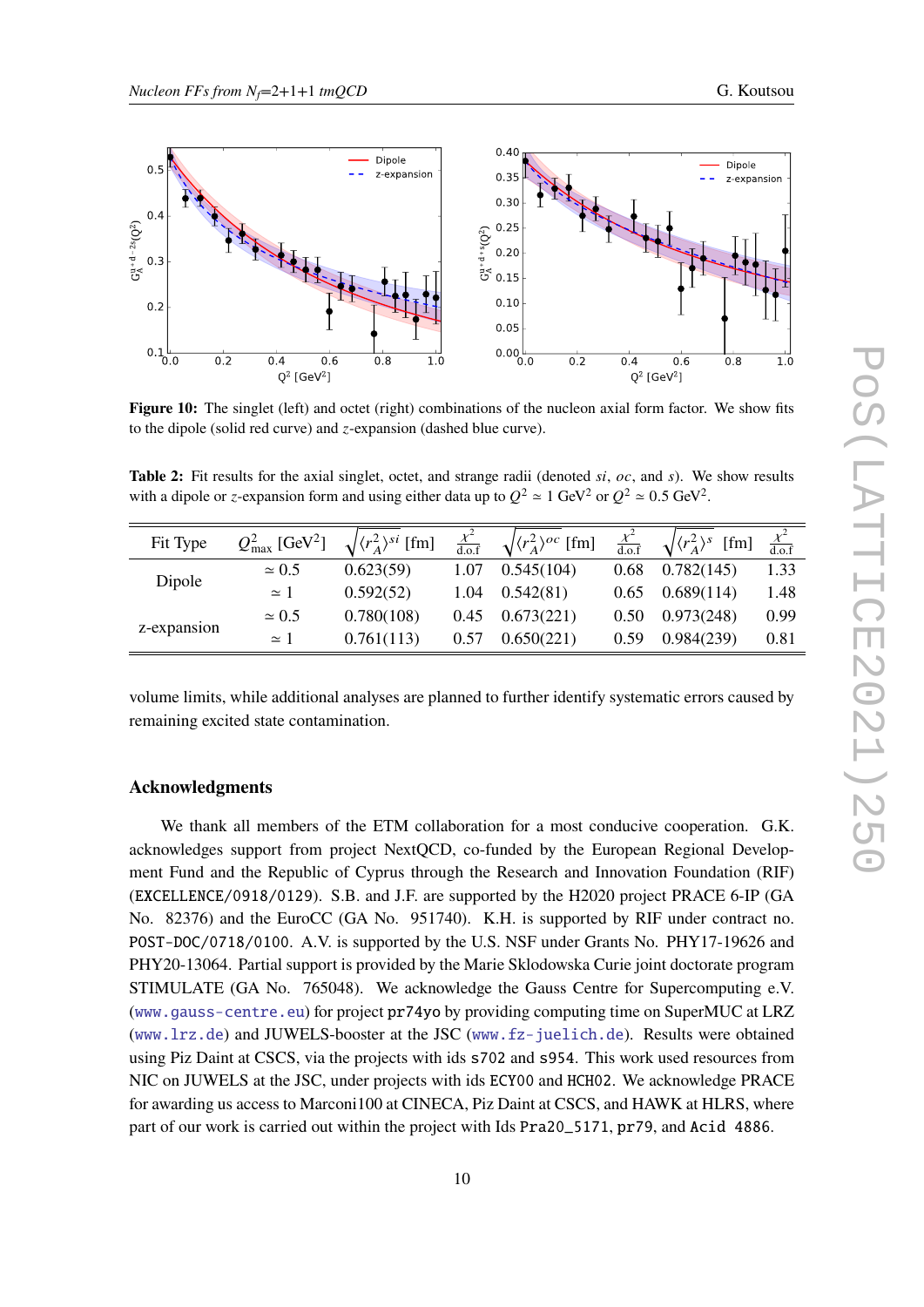## **References**

- <span id="page-10-0"></span>[1] ETM collaboration, *Axial Nucleon form factors from lattice QCD*, *[Phys. Rev. D](https://doi.org/10.1103/PhysRevD.83.045010)* **83** (2011) [045010](https://doi.org/10.1103/PhysRevD.83.045010) [[1012.0857](https://arxiv.org/abs/1012.0857)].
- <span id="page-10-1"></span>[2] L. Maiani, G. Martinelli, M.L. Paciello and B. Taglienti, *Scalar Densities and Baryon Mass Differences in Lattice QCD With Wilson Fermions*, *[Nucl. Phys. B](https://doi.org/10.1016/0550-3213(87)90078-2)* **293** (1987) 420.
- <span id="page-10-2"></span>[3] S. Capitani, M. Della Morte, G. von Hippel, B. Jager, A. Juttner, B. Knippschild et al., *The nucleon axial charge from lattice QCD with controlled errors*, *[Phys. Rev. D](https://doi.org/10.1103/PhysRevD.86.074502)* **86** (2012) [074502](https://doi.org/10.1103/PhysRevD.86.074502) [[1205.0180](https://arxiv.org/abs/1205.0180)].
- <span id="page-10-3"></span>[4] C. Alexandrou, S. Bacchio, M. Constantinou, J. Finkenrath, K. Hadjiyiannakou, K. Jansen et al., *Nucleon strange electromagnetic form factors*, *[Phys. Rev. D](https://doi.org/10.1103/PhysRevD.101.031501)* **101** (2020) 031501 [[1909.10744](https://arxiv.org/abs/1909.10744)].
- <span id="page-10-4"></span>[5] C. Alexandrou, S. Bacchio, M. Constantinou, K. Hadjiyiannakou, K. Jansen and G. Koutsou, *Quark flavor decomposition of the nucleon axial form factors*, *[Phys. Rev. D](https://doi.org/10.1103/PhysRevD.104.074503)* **104** (2021) [074503](https://doi.org/10.1103/PhysRevD.104.074503) [[2106.13468](https://arxiv.org/abs/2106.13468)].
- <span id="page-10-5"></span>[6] ETM collaboration, *First physics results at the physical pion mass from*  $N_f = 2$  *Wilson twisted mass fermions at maximal twist*, *[Phys. Rev. D](https://doi.org/10.1103/PhysRevD.95.094515)* **95** (2017) 094515 [[1507.05068](https://arxiv.org/abs/1507.05068)].
- <span id="page-10-6"></span>[7] C. Alexandrou et al., *Simulating twisted mass fermions at physical light, strange and charm quark masses*, *[Phys. Rev. D](https://doi.org/10.1103/PhysRevD.98.054518)* **98** (2018) 054518 [[1807.00495](https://arxiv.org/abs/1807.00495)].
- <span id="page-10-7"></span>[8] A.S. Gambhir, A. Stathopoulos and K. Orginos, *Deflation as a Method of Variance Reduction for Estimating the Trace of a Matrix Inverse*, *[SIAM J. Sci. Comput.](https://doi.org/10.1137/16M1066361)* **39** (2017) [A532](https://doi.org/10.1137/16M1066361) [[1603.05988](https://arxiv.org/abs/1603.05988)].
- <span id="page-10-8"></span>[9] A. Stathopoulos, J. Laeuchli and K. Orginos, *Hierarchical probing for estimating the trace of the matrix inverse on toroidal lattices*, [1302.4018](https://arxiv.org/abs/1302.4018).
- <span id="page-10-9"></span>[10] UKQCD collaboration, *Decay width of light quark hybrid meson from the lattice*, *[Phys. Rev.](https://doi.org/10.1103/PhysRevD.73.074506) D* **73** [\(2006\) 074506](https://doi.org/10.1103/PhysRevD.73.074506) [[hep-lat/0603007](https://arxiv.org/abs/hep-lat/0603007)].
- <span id="page-10-10"></span>[11] C. Alexandrou, S. Bacchio, M. Constantinou, J. Finkenrath, K. Hadjiyiannakou, K. Jansen et al., *Proton and neutron electromagnetic form factors from lattice QCD*, *[Phys. Rev. D](https://doi.org/10.1103/PhysRevD.100.014509)* **100** [\(2019\) 014509](https://doi.org/10.1103/PhysRevD.100.014509) [[1812.10311](https://arxiv.org/abs/1812.10311)].
- <span id="page-10-11"></span>[12] G. Martinelli, C. Pittori, C.T. Sachrajda, M. Testa and A. Vladikas, *A General method for nonperturbative renormalization of lattice operators*, *[Nucl. Phys. B](https://doi.org/10.1016/0550-3213(95)00126-D)* **445** (1995) 81 [[hep-lat/9411010](https://arxiv.org/abs/hep-lat/9411010)].
- <span id="page-10-12"></span>[13] C. Alexandrou, M. Constantinou, T. Korzec, H. Panagopoulos and F. Stylianou, *Renormalization constants for 2-twist operators in twisted mass QCD*, *[Phys. Rev. D](https://doi.org/10.1103/PhysRevD.83.014503)* **83** [\(2011\) 014503](https://doi.org/10.1103/PhysRevD.83.014503) [[1006.1920](https://arxiv.org/abs/1006.1920)].